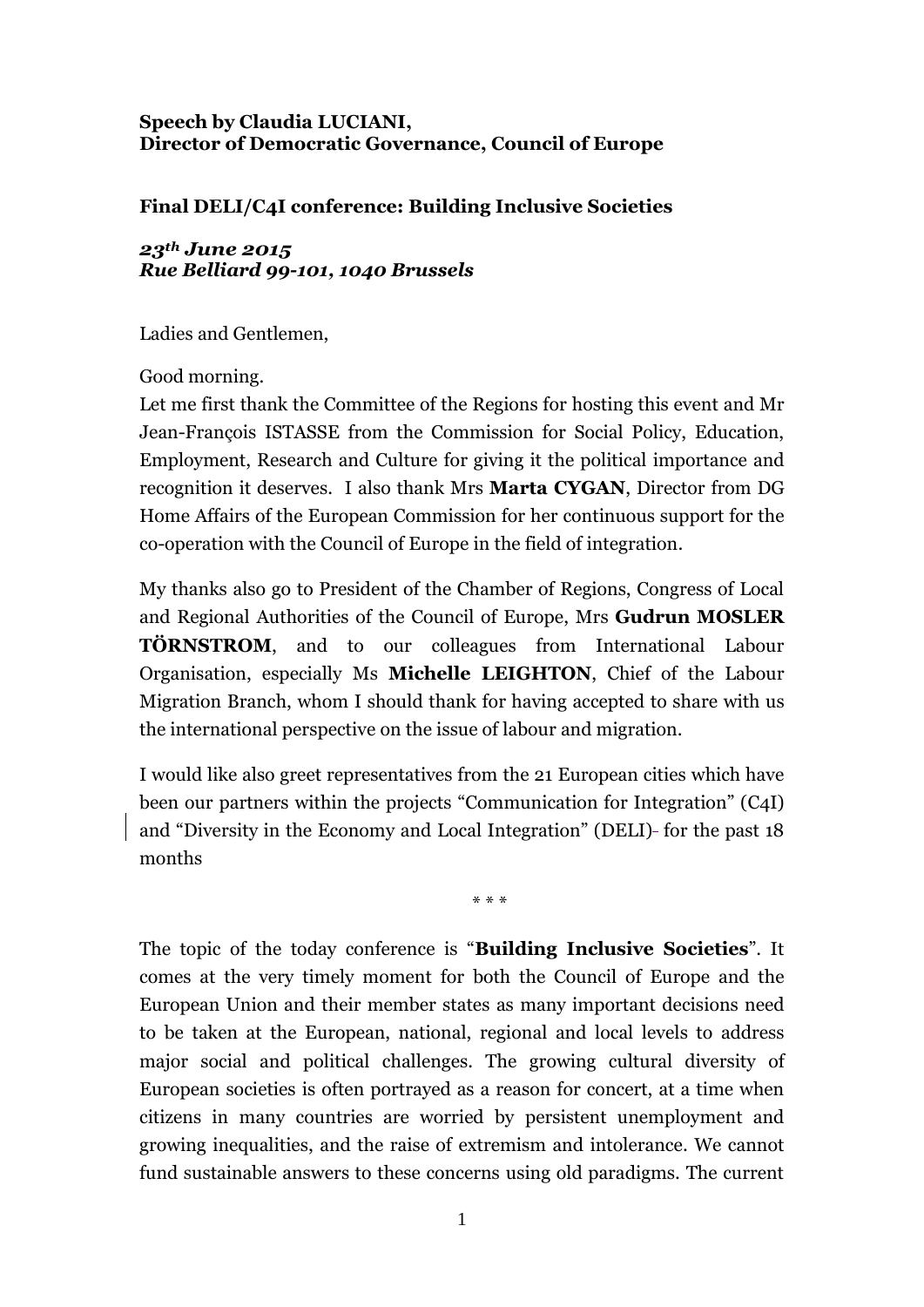refugee crisis demonstrates that presenting migration and diversity onesidedly – as a source of costs, risks and conflicts, and refusing to acknowledge its positive sides and its potential, does not help find sustainable answers.

To benefit from the potential of diversity and address these challenges, societies need to be truly inclusive in order to combat social fragmentation, conflict and the risk of undermining fundamental rights and freedoms as enshrined in the European Convention on Human Rights. The Council of Europe has a distinct contribution to the debate on diversity and inclusion, based on its standards including the case-law of the European Court of Human Rights, the recommendations of its monitoring bodies, and the innovative field actions it has piloted.

This conference examines the role of local policies and strategies that can play the role of a "pipeline" for inclusiveness, particularly in the European Union member states. It highlights the efforts made by cities to improve the social and economic integration of migrants, by supporting migrant entrepreneurship, and promoting balanced communication about diversity and migration, and fighting against rumors and stereotypes within local communities. The conference is an opportunity to assess the outcome of local initiatives implemented in the framework of two projects "**Diversity in the Economy and Local Integration**" and **Communication for Integration**", and discuss policy guidelines for the wider community of cities facing the challenges of integration and diversity management.

The two projects were launched and implemented by the Council of Europe with the support of the **European Integration Fund**. Both projects were built as a way of deepening specific know how of the **Intercultural cities programme, a pioneering Council of Europe initiative,** and strengthening its knowledge base.

The network of the Intercultural Cities was created in 2008 to respond to emerging diversity management needs of local governments and civil society actors. In that perspective, the ICC developed an integration model that gives an important place to diversity strategies. We call this model **intercultural integration, and it is now being adopted by over 70 cities in Europe and increasingly worldwide**.

We have been working at the local level because with international migration likely to increase in scale and complexity over the next decades, **local**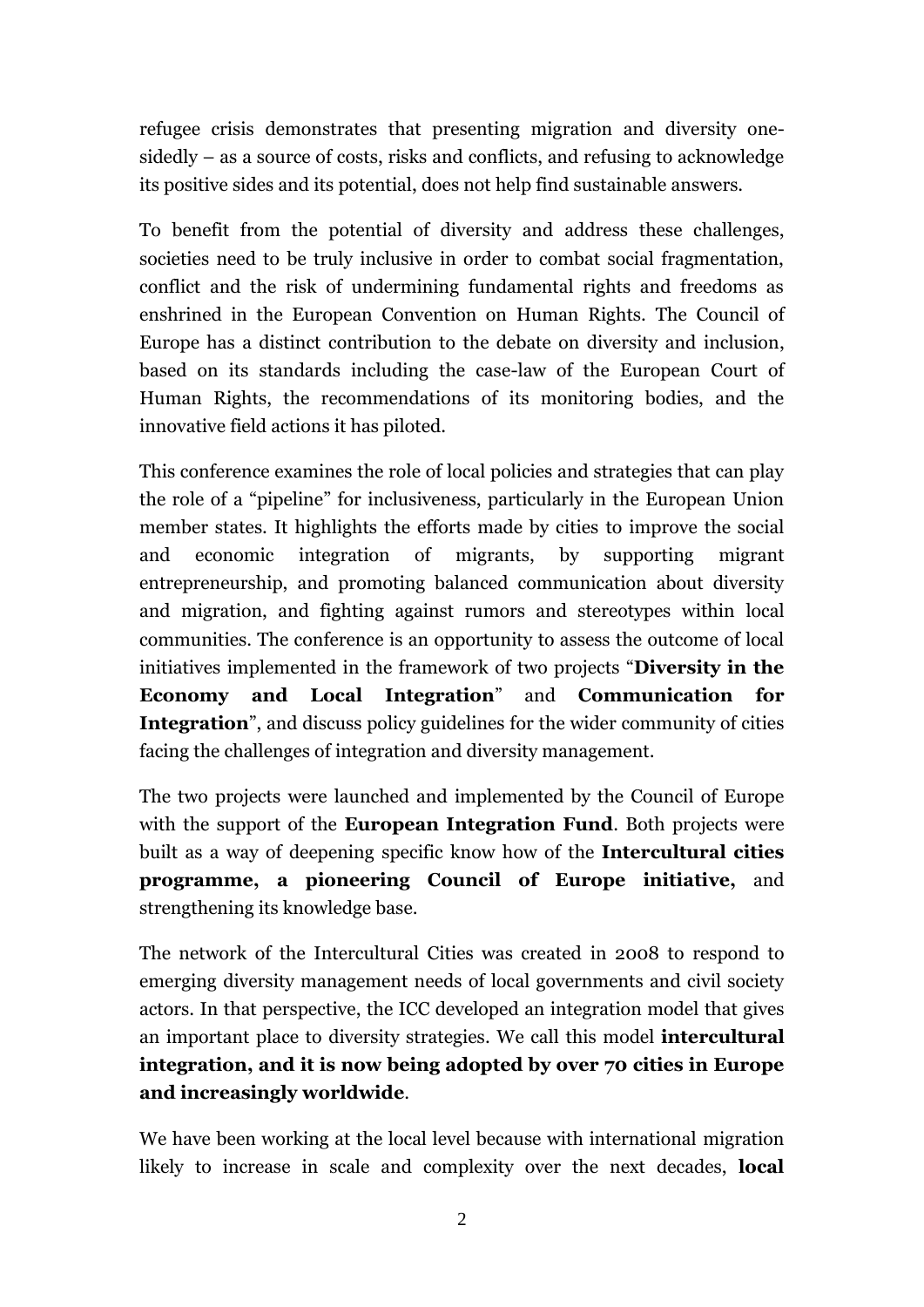**governments are expected to play a more active role** in addressing the challenges of diversity and integration.

We believe intercultural integration is a strong contribution to the European integration agenda. The importance of diversity as a "**tool for growth**" and **the role of local and regional authorities** are underlined in 5rd Annual Report on Immigration and Asylum of the European Commission.

At the heart of the intercultural integration model is the conviction that achieving good framework conditions for migrant integration depends first and foremost on **society's recognition of migrants as active social and economic players**.

The challenge for the DELI and C4I partnerships was to reduce existing barriers for migrants' integration at different levels:

- For C4I project: at the level of public perceptions and attitudes, by fostering the participation of the civil society in myth busting and improving public communication about diversity and migration, through social networks;
- For DELI project: at the level of local sectoral policies, namely by mainstreaming diversity in public procurement policies and providing incentives for diverse workforce and suppliers in the private sector, through public-private partnership platforms.

Communicating about migration and diversity is a complex task and the results are not always clear. This is why we launched C4I: its challenge was to evaluate to what extent local anti-rumors campaigns can make a difference, and what actually works on the ground.

The surveys conducted in ten C4I cities **confirmed that perceptions have changed in the project period and that the anti-rumors campaigns can really contribute to this change.** 

DELI was instrumental in fostering the participative policy-oriented debate around the issues of migrant entrepreneurship and diversity-friendly procurement policies. Based on the assessment review of local policies and practice, it provided technical expertise and advice to cities on how to remove obstacles to the development of businesses by migrants. The project helped put in place **a comprehensive set of policy requirements** to guide the